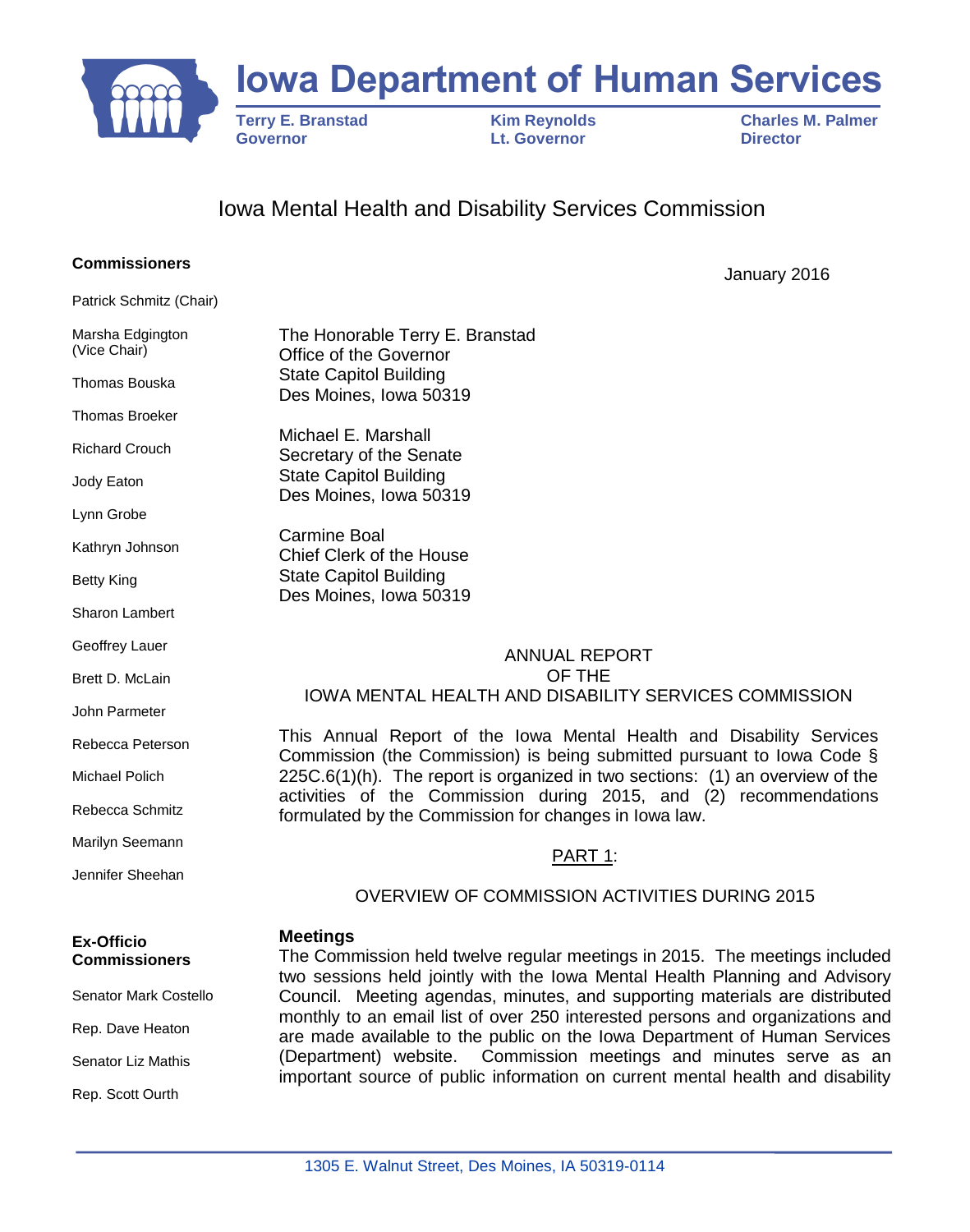services (MHDS) issues in Iowa; most meetings are attended by 20 to 25 guests in addition to Commission members and Department staff.

#### **Officers**

In May, Patrick Schmitz (Kingsley) was re-elected Chair of the Commission, and Marsha Edgington (Osceola) was elected Vice-Chair.

#### **Membership**

In May, four new appointees joined the Commission: Jody Eaton (Newton) and Jennifer Sheehan (Clarion) were appointed to represent staff members of regional administrators; John Parmeter (Des Moines) was appointed to represent providers of children's mental health services; Rebecca Schmitz (Fairfield) was appointed to represent county boards of supervisors; and Patrick Schmitz (Kingsley) was reappointed to a second term. Deb Schildroth (Ames), Suzanne Watson (Council Bluffs), Neil Broderick (West Des Moines), and Jill Davisson (Grand Mound) completed their terms in April.

# **Administrative Rules**

The Commission has consulted with the MHDS Division on the development, review, and approval of one new administrative rule package to implement MHDS redesign legislation. That package was:

 Mental Health Advocate Rules – House File 468 directed the Commission to, in consultation with Mental Health Advocates and county and judicial representatives, adopt rules relating to advocate in their roles as county employees. Members of the Commission met with stakeholders twice in person and twice by phone to assist in the development of administrative rules. The rules were presented to the Commission in December to be noticed for publication.

# **Home Modification Assistance Program**

Senate File 505, Division XXVIII directed the Commission and the Aging and Disability Resource Center to jointly develop a plan for a home modification assistance program that would provide grants or tax credits for permanent home modifications to individuals with disabilities who would otherwise require nursing care.

#### **MHDS Region Policy and Procedure Manual Review**

In January, the Commission recommended to Department Director Palmer that proposed changes to the Sioux Rivers Region Management Plan be approved. The change being considered was the removal of Cherokee County from the Sioux Rivers MHDS Region as they had joined the Rolling Hills Region the previous month.

In October, the Commission recommended the approval of changes to the Policy and Procedure Manuals of the County Rural Offices and Social Services (CROSS) Region, and the South Central Behavioral Health Region. The changes were to reflect the addition of Marion County to the CROSS Region, and Mahaska County to South Central Behavioral Health. Marion and Mahaska Counties had previously been operating as a provisional two county region, but were not awarded a second year of provisional approval and directed to join other MHDS Regions.

#### **Service Cost Increase Recommendation**

In August, the Commission was challenged with formulating a non-Medicaid expenditures growth funding recommendation to the Department and the Council on Human Services. The Commission recommended a 0.5% increase to account for the growth in Iowa's total population, and an additional 1.4% increase to account for inflation. These figures were based on the most recent census data and the inflation model used by the Substance Abuse and Mental Health Services Administration (SAMHSA) respectively. The Commission recommended the budget include funding to support MHDS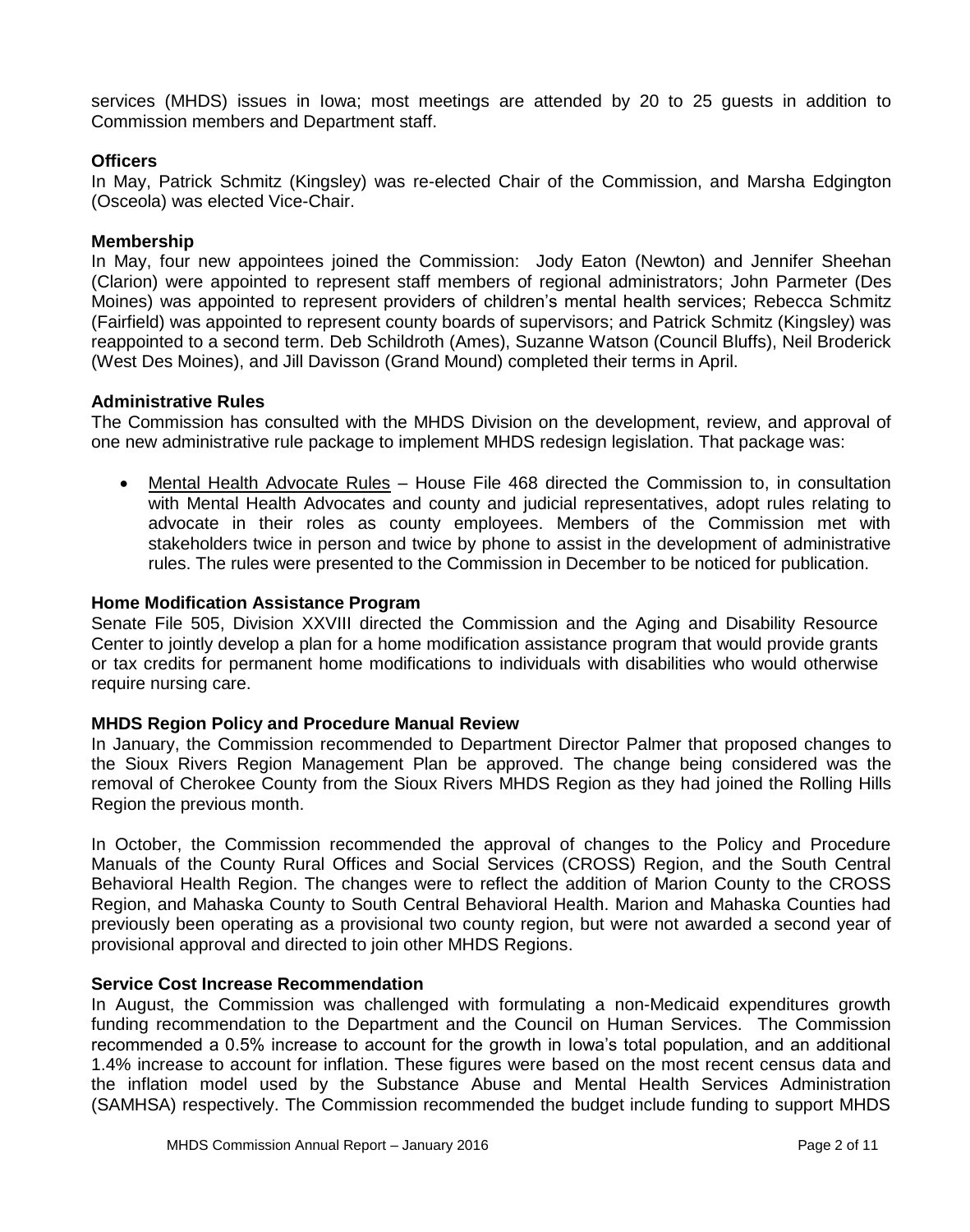Regions in the full implementation of core services, funding to substantially reduce waiver waiting lists, and to direct a portion of the savings from the Mental Health Institution Realignment and the Medicaid Modernization Initiative to develop alternative care settings in the community.

#### **Coordination with Other Statewide Organizations**

The Commission held two joint meetings with the members of the Iowa Mental Health Planning and Advisory Council (IMHPC), and the two groups regularly shared information throughout the year. Mental Health Planning and Advisory Council Chair, Teresa Bomhoff, regularly attends Commission meetings, reports on IMHPC activities and relays information between the Commission and the IMHPC. In May, Executive Director Becky Harker presented an update on the activities and goals of the Iowa Developmental Disabilities (DD) Council.

# **Coordination with the Iowa General Assembly**

The Commission has four non-voting ex-officio members who collectively represent each party of each house of the Iowa General Assembly. These legislative members attended meetings in person or by phone as they were able during the year.

#### **Committee Workgroups**

The Commission had several members participate on a workgroup to develop rules concerning Mental Health Advocates. The Commission also formed a committee to conduct an additional review before the rules were presented to the full Commission to approve the Notice of Intended Action in December.

# **REPORTS AND INFORMATIONAL PRESENTATIONS**

During 2015, the Commission received numerous reports and presentations on issues of significance in understanding the status of services in Iowa and recognizing promising practices for planning and systems change, including:

#### **Home and Community-Based Services Waiver Program**

In January, Deb Johnson from Iowa Medicaid Enterprise (IME) reported to the Commission on Medicaid's Home and Community-Based Services (HCBS) Waiver Program. She presented information on the program's history, types of waivers available, administrative components, and the status of waiver waiting lists.

#### **Children's Mental Health Report**

In February, Laura Larkin, Executive Officer for the MHDS Division, presented an overview of the Department Implementation Status Report Regarding the Mental Health Service System for Children, Youth and their Families.

#### **Medicaid Modernization Initiative**

Also in February, Rick Shults, Division Administrator for MHDS presented the request for proposals (RFP) to establish a Medicaid managed care plan. He gave an overview of the program structure, timelines, and ways for people to provide input. In March, Deb Johnson, Bureau Chief for IME's Bureau of Long-Term Care and Liz Matney, IME's Managed Care Director, presented on the operating elements of Iowa's Medicaid program under managed care. They spoke about other states with similar programs, restructured payment systems, and how IME would proceed with obtaining approval from the Center for Medicare and Medicaid Services (CMS).

#### **Peer and Family Peer Support Training Program**

In March, Vickie Miene, Executive Director for the Center for Child Health Improvement, Diane Funk, Program Coordinator for the Peer and Family Peer Support Specialist Project, and Lisa D'Aunno,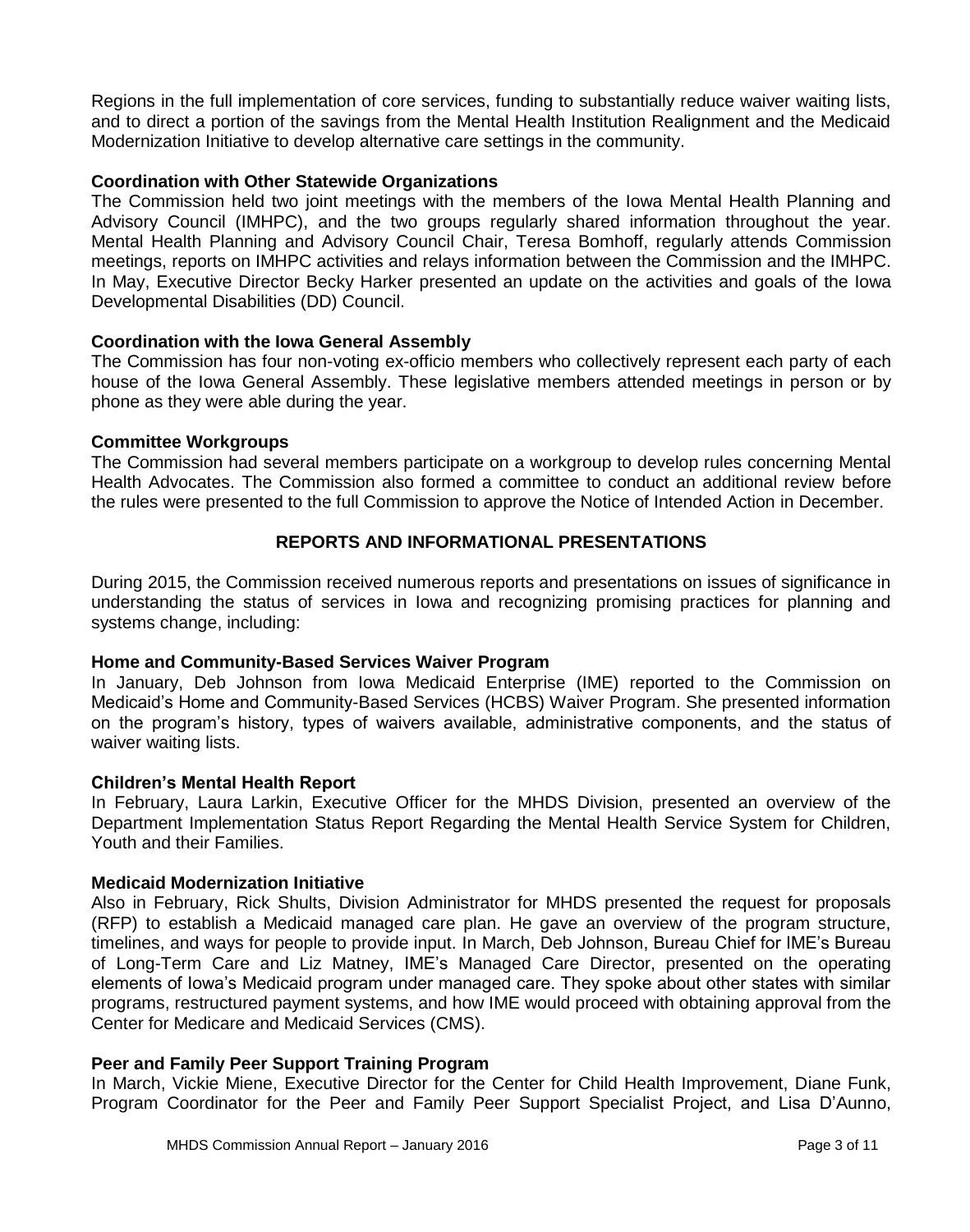Training Director for the National Resource Center for Family-Centered Practice at the University of Iowa School of Social Work presented the plan they have developed for training Peer Support Specialists (PSS) and Family Peer Support Specialists (FPSS) in Iowa. The program has three phases; recruiting and training, developing competencies, and continuing education.

#### **MHDS Regional Core Services**

Also in March, Suzanne Watson, Chief Executive Officer of Southeast Iowa MHDS Region and Deb Schildroth, from the Department of Community Services in Story County reported on the continued development of MHDS Regions around the state. Regions are developing additional "Core Plus" services including Mental Health Courts, tele-psychiatry, and standardized mental health crisis assessments. In December, Suzanne Watson and Jody Eaton presented an update on the services being implemented in MHDS regions in 2015.

#### **MHDS Regional Funding**

In April, Suzanne Watson and Deb Schildroth presented on the funding challenges for MHDS Regions. They said that regional fund balances will decline, and that regions are concerned about their ability to fund services long term. They suggested a possible solution that would allow more local control of property tax revenue.

# **Mental Health Service Gaps**

Also in April James Cornick, who is a father of an adult with serious mental illness (SMI) spoke to the Commission about his son's experience with SMI and finding services in Iowa. Mr. Cornick spoke of places where he felt his son was failed by the system and how it could be improved.

#### **Avian Flu Response**

In May, Karen Hyatt, Emergency Mental Health Specialist at the Department, spoke to the Commission about the avian flu response in Iowa. MHDS has had a roll in this response to assure the mental health needs of those affected are addressed.

#### **Five Star Quality Outcomes**

Also in May, Gayla Harken from the Iowa Association of Community Providers (IACP) presented on their efforts to track quality of care rather than just compliance with the law. IACP has been working with many different stakeholders to find ways to coordinate the collection of outcomes data so it is not overly burdensome to providers.

#### **MHDS Regional Updates**

Julie Jetter, Community Systems Consultant for the Department gave a report to the Commission in May on implementation and the transition from county-based services to regional-based services is progressing. In December, Suzanne Watson reported to the Commission on services that are being developed and implemented throughout the regions over the last year.

#### **Crisis Stabilization**

In June, Karen Hyatt spoke to the Commission about the accreditation of crisis stabilization services. Rules for accrediting mental health crisis providers were adopted by the Commission in 2012. In October, Julie Jetter and Rick Shults presented to the Commission on difficulties mental health crisis providers have had with a particular provision within the crisis stabilization rules. Providers have found it difficult to hire staff that meet the rules' qualifications, but have operated with staff that have undergone other training from the provider.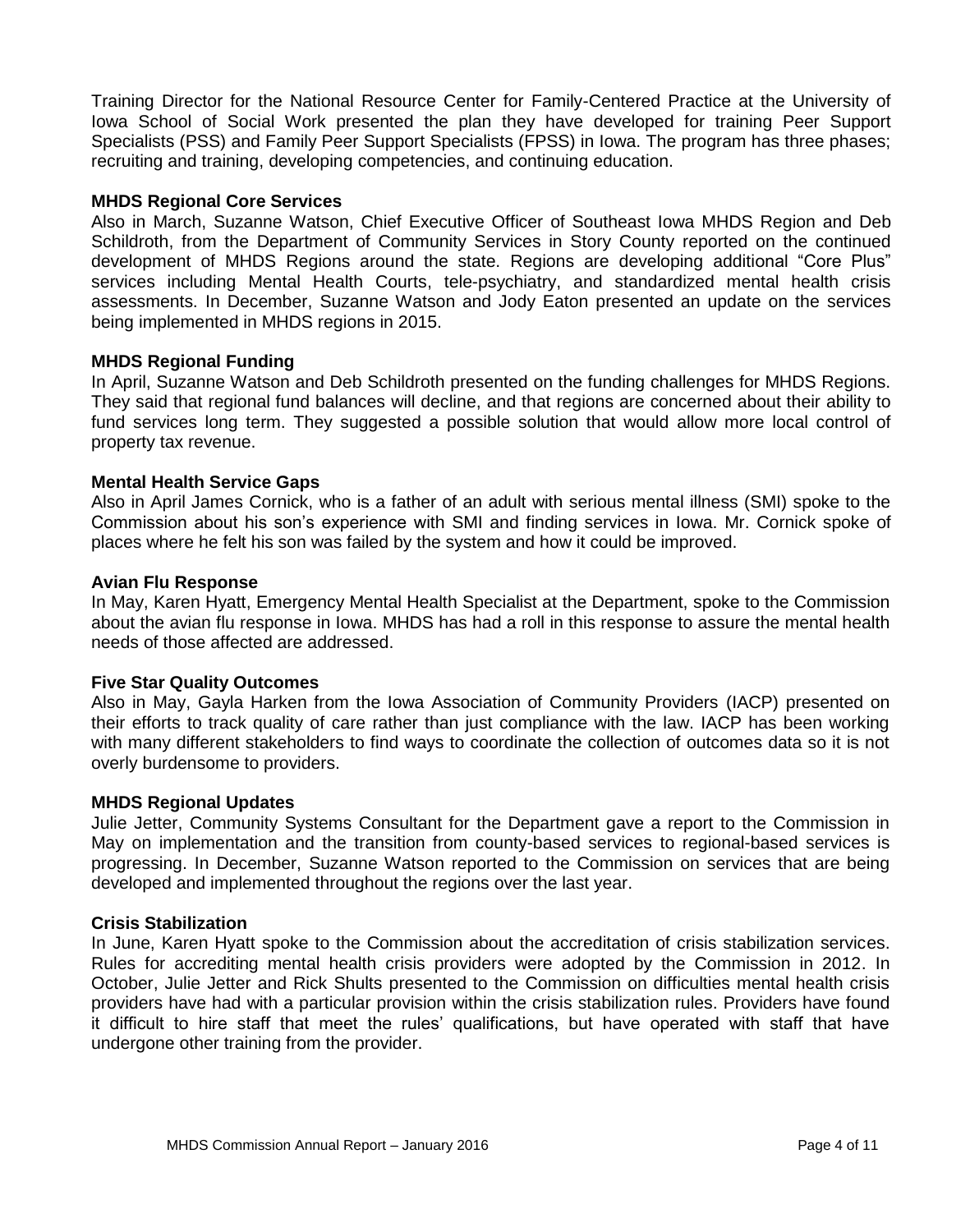# **Prevention of Disabilities Policy Council Transition**

In July, Connie Fanselow presented to the Commission on the transition plan for the Prevention of Disabilities Policy Council (PDPC). The PDPC was directed to work with the Developmental Disabilities Council, the Department of Public Health, and the Commission to provide for the transfer of their duties to the other groups listed.

#### **Brain Injury**

In August, Geoff Lauer gave a presentation to the Commission concerning the research, treatment, and development of services for brain injury in Iowa. Geoff spoke about types of brain injuries, growing awareness of brain injury and sports, and the limited base of providers of brain injury services in the state.

#### **Olmstead Plan**

In September, Connie Fanselow spoke to the Commission about Iowa's development of a new Olmstead Plan. DHS is Iowa's lead agency for Olmstead, and drafts a plan every five years to track the state's community integration initiatives. Connie presented the framework and domains that DHS has identified, and the process by which the Department will measure progress.

#### **State Resource Center Barrier Report**

In September, Woodward State Resource Center Superintendent Marsha Edgington presented an overview of the Glenwood and Woodward State Resource Centers (SRC) Annual Report of Barriers to Integration for the calendar year 2014. This report originated as part of a settlement with the U.S. Department of Justice in 2004 to explain the reasons that people stay at the SRC and identify the barriers to moving into more integrated settings. The five major barriers have been identified as: (1) interfering behaviors, (2) under-developed social skills, (3) health and safety concerns, (4) lack of vocational opportunities or day programming, and (5) individual, family, or guardian reluctance. Annual planned reductions in number of SRC beds continue, with a focus on planning transition back to the community from the first day of admission and reducing the need for SRC admissions. Iowa's Money Follows the Person grant project has been an effective tool in supporting former SRC residents in their transition to community living.

# **Home Modification Assistance Program Plan**

In October, Geoff Lauer reported on the Home Modification Assistance Program Plan that the General Assembly directed the Commission and the Aging and Disability Resource Centers to develop. Geoff presented on progress made and the general outline on which they have been working. In December, Geoff Lauer presented the final product the Commission and the ADRCs had developed for the Commission's approval.

# **PROFESSIONAL DEVELOPMENT ACTIVITIES**

The Commission holds an annual two-day meeting each May, with the second day focused on training and development, which included:

#### **Commission Duties**

Rick Shults reviewed the Commission's statutory duties, with particular attention to rule making and other specific responsibilities related to MHDS redesign and regionalization.

#### **Ethical Considerations**

Assistant Attorney General Gretchen Kraemer presented a review of Iowa's open meetings and open records requirements, and discussed conflict of interest, lobbying, communications, and other ethical considerations for Commission membership.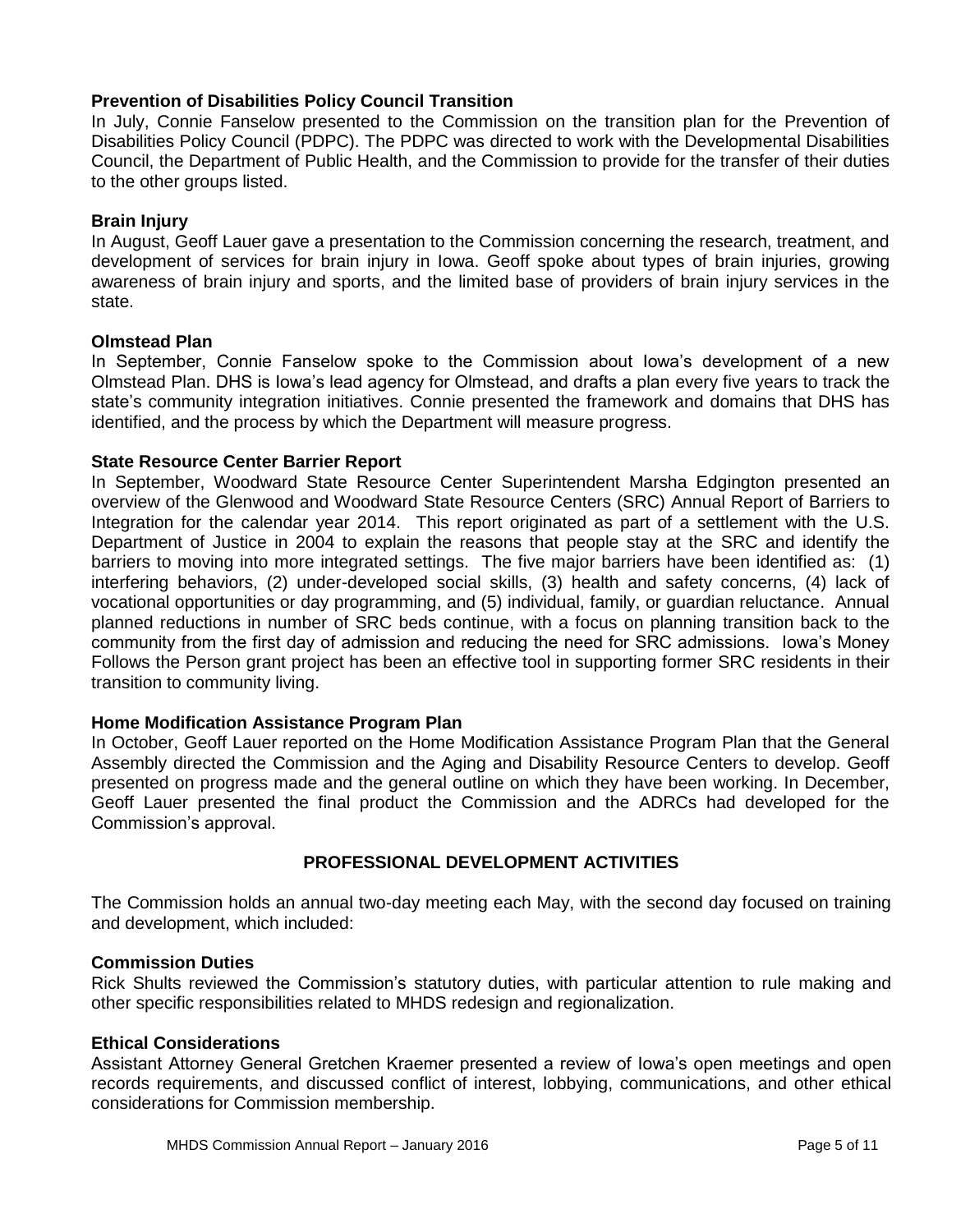# **The Administrative Rulemaking Process**

Harry Rossander, Department Bureau Chief for Policy Coordination, presented an overview of the Department's administrative rulemaking process with particular attention to the Commission's role in it.

# **COORDINATION WITH MHDS**

MHDS Division Administrator Rick Shults, Community Services and Planning Bureau Chief Theresa Armstrong, along with other staff from the Division of Mental Health and Disability Services have actively participated in Commission meetings throughout the year, communicated regularly, provided timely and useful information, and been responsive to questions and requests from Commission members. A significant portion of each Commission meeting has been devoted to updates and discussion on variety of relevant issues and initiatives, notably including:

- MHDS Redesign Legislation
- Legislative Session & Interim Committee Reports
- MHDS Regional development
- County financial issues
- Transition funds
- Equalization funding
- DHS budget, staffing, and services
- DHS facilities operations
- Crisis Stabilization Services
- Out of State Placements
- Mental Health Community Services Block **Grant**
- Mental Health workforce issues
- Iowa Medicaid Program changes
- Children's Services Mental Health **Services**
- Medicaid Waiver Programs
- MHDS Requests for Proposals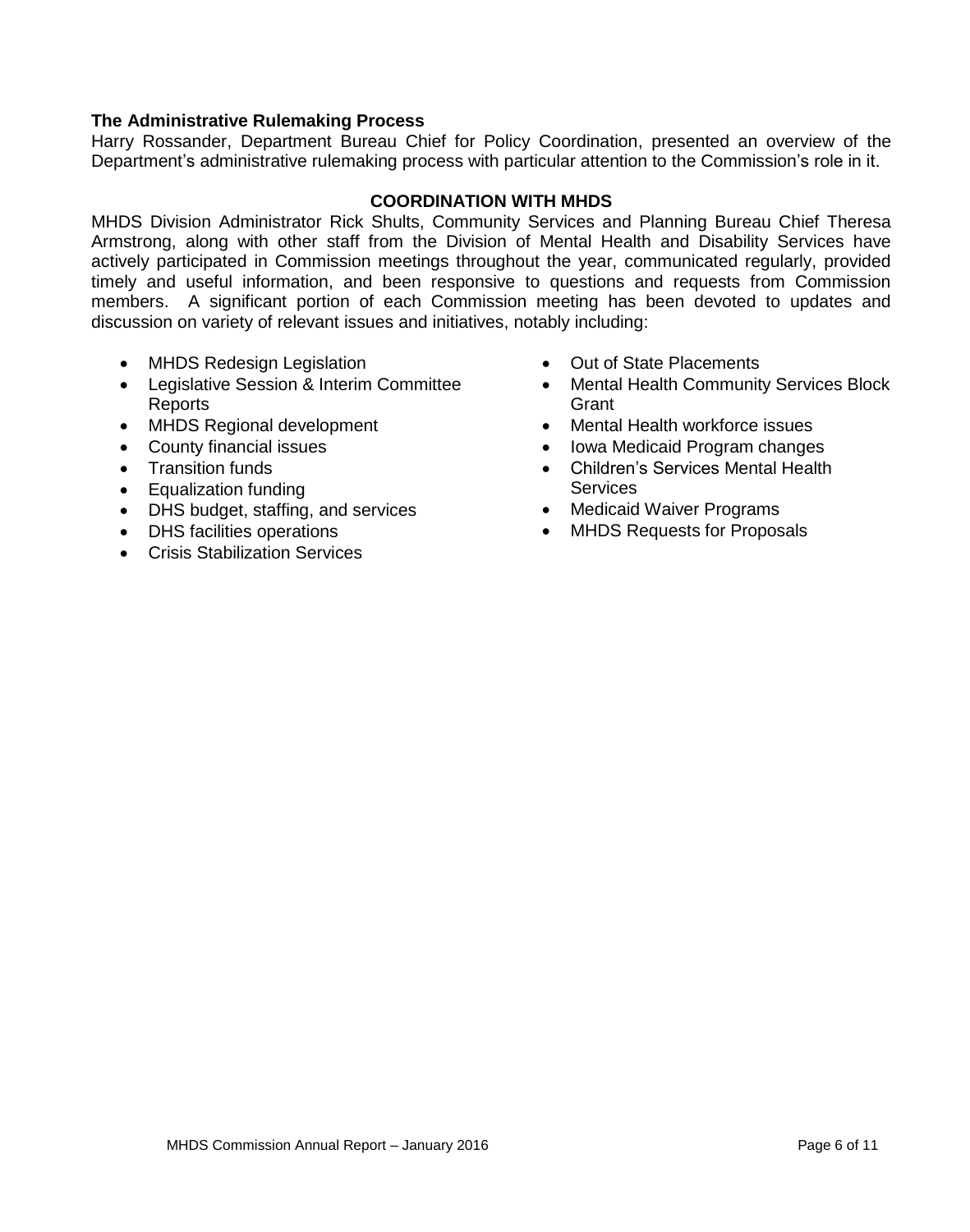# PART 2:

#### RECOMMENDATIONS FOR CHANGES IN IOWA LAW IN 2016

MHDS regions have now operated for a year as the administrative bodies of the MHDS system. The transition to the provision of core services for Iowans with mental health and intellectual disabilities appears to be progressing but is still far from complete. The past year has seen yet another layer of service and funding uncertainty as Iowa moves rapidly towards a January 1, 2016 deployment of Medicaid managed care at the same time that there is significant budget shortfall to support current levels of Medicaid services.

In some Regions the decision of this year's legislature to refrain from reducing MHDS funds associated with a "Medicaid offset" allowed additional progress towards core and core plus services. All MHDS Regions now have core services available and most are meeting all of the required access standards. MHDS Regions are offering and developing additional core-plus services including residential crisis beds, 23 hour observation and holding, and or transition beds, mobile crisis, 24 hour crisis lines, mental health commitment prescreening and justice involved services including mental health courts, service coordination in jails as an effort in jail diversion, and mental health services in the jails.

Yet there is still much work to be done to fulfill the promise of comprehensive statewide access to a basic set of cost-effective community-based mental health and disability services that offer Iowans better access to health care, employment, and supportive services, and more opportunities for choice and community participation. Distinct groups such as individuals with brain injury and those with developmental disabilities have, in many locations, been left out of the planning and budgeting for services and supports. Improved access to preventative and early intervention services has the potential to significantly reduce the demand for the most intensive, highest cost services by minimizing emergency room visits, emergency psychiatric hospitalizations, and involvement with law enforcement, corrections, and the courts.

The question of the stability of funding for mid to long-term service planning and deployment is still an obstacle for some regions. The Commission recommends actions to ensure that the MHDS system is supported by a stable and predictable long-term funding formula; a well-trained and fairly compensated workforce, and sufficient provider capacity.

# PRIORITIES REGARDING MHDS REGIONS

**PRIORITY 1: Assure a stable and predictable long-term funding structure for mental health and disability services that is appropriate to fully implement the vision of redesign and to support growth and innovation over time.**

- **1.1 Update the levy cap for county MHDS funding allowing the counties to assess rates that are aligned with their regional needs, priorities and plans; or**
- **1.2 Increase state funding for regional services; or a blending of the two above.**

The Commission recommends these actions because:

- The commission believes there is a need to increase the funds available to the regions to sustain and maintain services.
- The MHDS Regions need stable and predictable revenues so that core services may be secured and additional (core plus) services developed and maintained in a sustainable manner.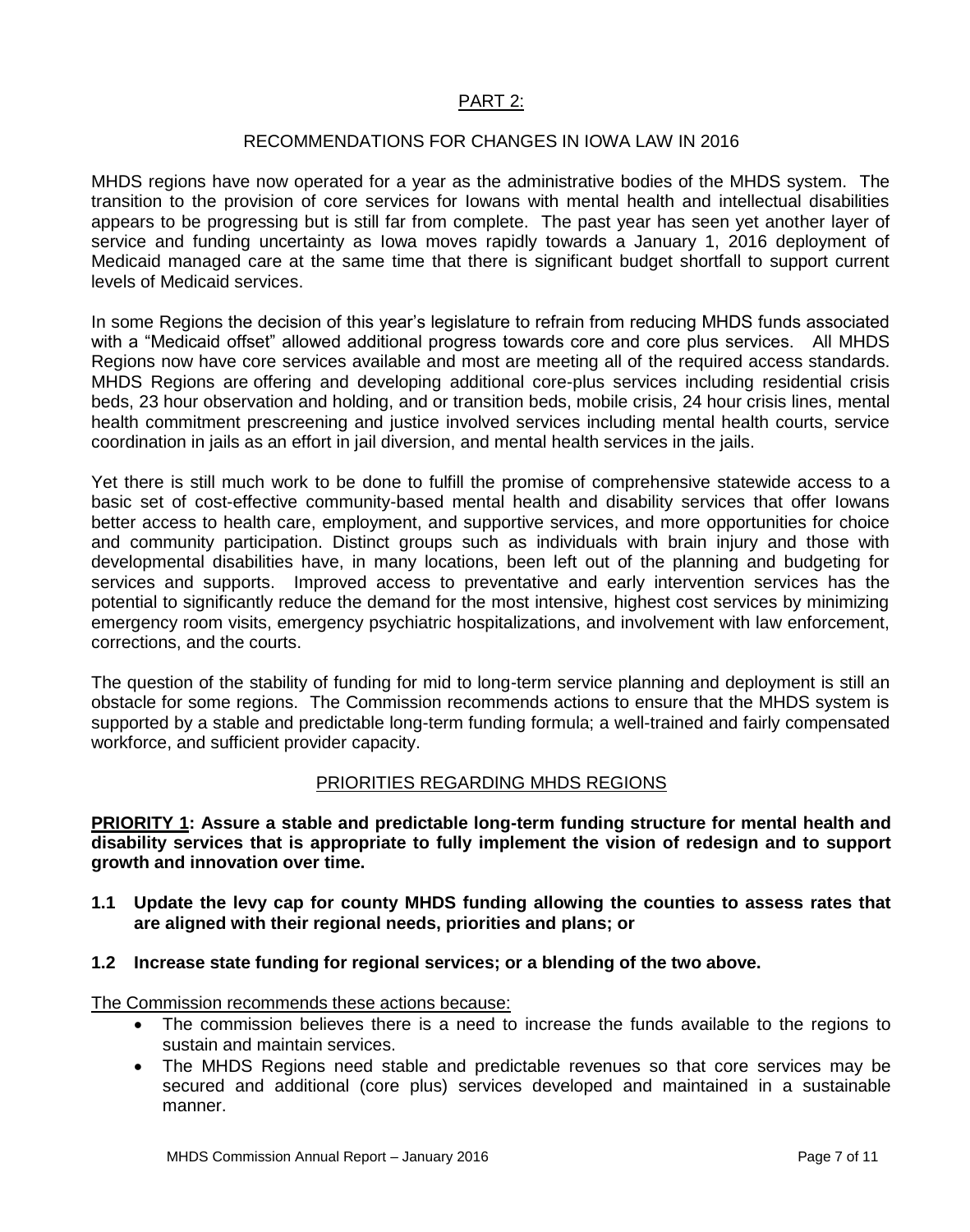- There is variability across the state and across MHDS Regions for services and funding demands. This is particularly evident between more rural MHDS Regions and those with more urban areas.
- The current MHDS system is unfunded for, and thus unable and unwilling to respond to, the needs of Iowans with developmental disabilities, brain injuries, or physical disabilities.
- We are now able to gauge the initial impact of the change from legal settlement to residency, the adequacy of the \$47.28 per capita levy formula, the effect of the introduction of Integrated Health Homes, and the long term savings from the Iowa Health and Wellness Plan. The Commission supports updated and flexible funding to meet the needs of Iowans with mental health and other disability-related needs.
- Counties/MHDS Regions need to maintain their efforts to build a robust and sustainable array of crisis response services, which are key to a reduction in poor health outcomes and divert many from emergency rooms, in-patient psychiatric treatment, and incarceration.
- Some source of risk pool funding still needs to be available as a safety net for the system.
- Regions need flexibility. A statewide minimum levy rate for mental health and disability services along with counties ability to set a higher levy rate with local support would address this need.

# **1.3 Include transportation related to accessibility of mental health and disability services as an approved MHDS regional core service.**

The Commission recommends this action because:

- Transportation is a vital component for Iowans with mental health conditions or other disabilities to access essential services. Many individuals served by the public mental health and disability service systems have few resources to arrange or pay for their own transportation.
- In many areas of Iowa, both urban and rural, public transportation options are limited and the distances people must travel to service providers can be an insurmountable barrier to access if the cost of transportation is not covered.
- Reimbursement for transportation services would encourage the development of more transportation providers in areas where they are not currently available.
- While Medicaid does provide some limited transportation services, those services do not meet many of the needs individuals have in the community. The Commission recommends regions provide transportation services that Medicaid does not already cover.

# PRIORITIES REGARDING MEDICAID SERVICES

# **PRIORITY 2: Provide for a robust Medicaid Program with a full array of services that serves its members.**

**2.1 Assure that there is no shifting of financial responsibility or provision of services from IA Health Link (Managed Care) to MHDS Regions or other entities.**

The Commission recommends this action because:

- The successful transition to IA Health Link should monitor and prevent service changes and/or reductions, which will result in consumers needing additional services and supports from MHDS Regions and/or others funders.
- Transportation, including but not limited to non-emergency medical transport (NEMT), has been an obstacle to many Iowans being able to live, learn, work and integrate in their communities of choice.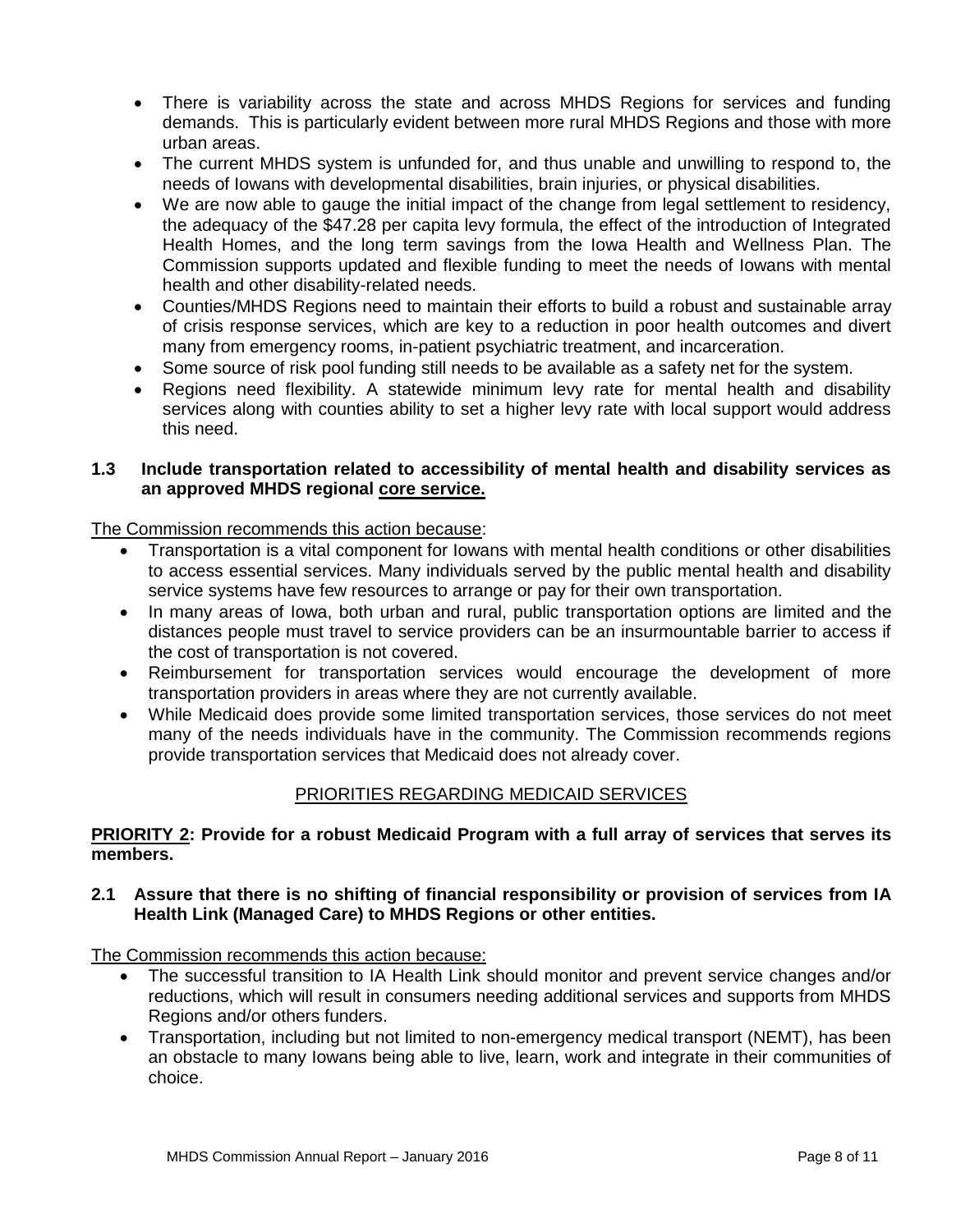- The MHDS Regions need stable and predictable responsibilities so that core services may be secured and additional (core plus) services developed and maintained in a sustainable manner.
- As responsibility for Medicaid payments to providers shifts from the State to managed care organizations via IA Health Link, the availability of an adequate provider network and financial viability of safety net providers will depend on reasonable reimbursement rates from third part insurers.

#### **2.2 Require a coordinated oral health services component between IA Health Link and an oral health contractor.**

The Commission recommends this action because:

- A preponderance of medical evidence supports the relationship between living with mental health or disability and poor oral health.
- Poor oral health has a substantive evidence base associated with myriad other health challenges.
- Iowa lacks an integrated dental health component for individuals with mental health and other disabilities.

# **2.3 Authorize funding to reduce the waiting lists numbers and waiting time for the Medicaid Home and Community Based Waiver program.**

The Commission recommends this action because:

- Four of Iowa's seven HCBS Waivers the Brain Injury, Children's Mental Health, Health and Disability, and Physical Disability Waivers – routinely have waiting lists with wait times can, in some cases, exceed two years. In July, August, and September of 2015, the IME reported more than 11,000 names on the lists.
- The HCBS waiver for individuals with intellectual disabilities currently has a waiting list of over 1600 individuals.
- Individuals who remain on the waiting list for an extended period of time are at a higher risk of institutional placement, which is disruptive for families, expensive, and contrary to Iowa's goal of promoting individual choice and supporting inclusive community living.
- Individuals seeking services are not currently screened for eligibility and may apply for more than one waiver, so the actual number of eligible applicants waiting for services cannot be accurately determined; a pre-screening process at the time of application could identify those who are not eligible, refer them to other appropriate services, and eliminate them from the list.
- Individuals who are found to be potentially eligible in a pre-screening process could be triaged for services based on their level of need and risk of institutionalization.

# PRIORITIES REGARDING A CHILDREN'S MENTAL HEALTH SYSTEM

# **PRIORITY 3: Support and act on recommendations made by the Children's Mental Health and Well-Being Workgroup.**

# **3.1 Implement recommendations from the current Children's Mental Health and Well Being Workgroup.**

The Commission recommends this action because:

 Early intervention and prevention are well-accepted methods to reduce the incidence, prevalence, personal toll, and fiscal cost of mental health and other disabilities. An integrated service system for Iowa's children is overdue, needed, and critical to our most valued resource.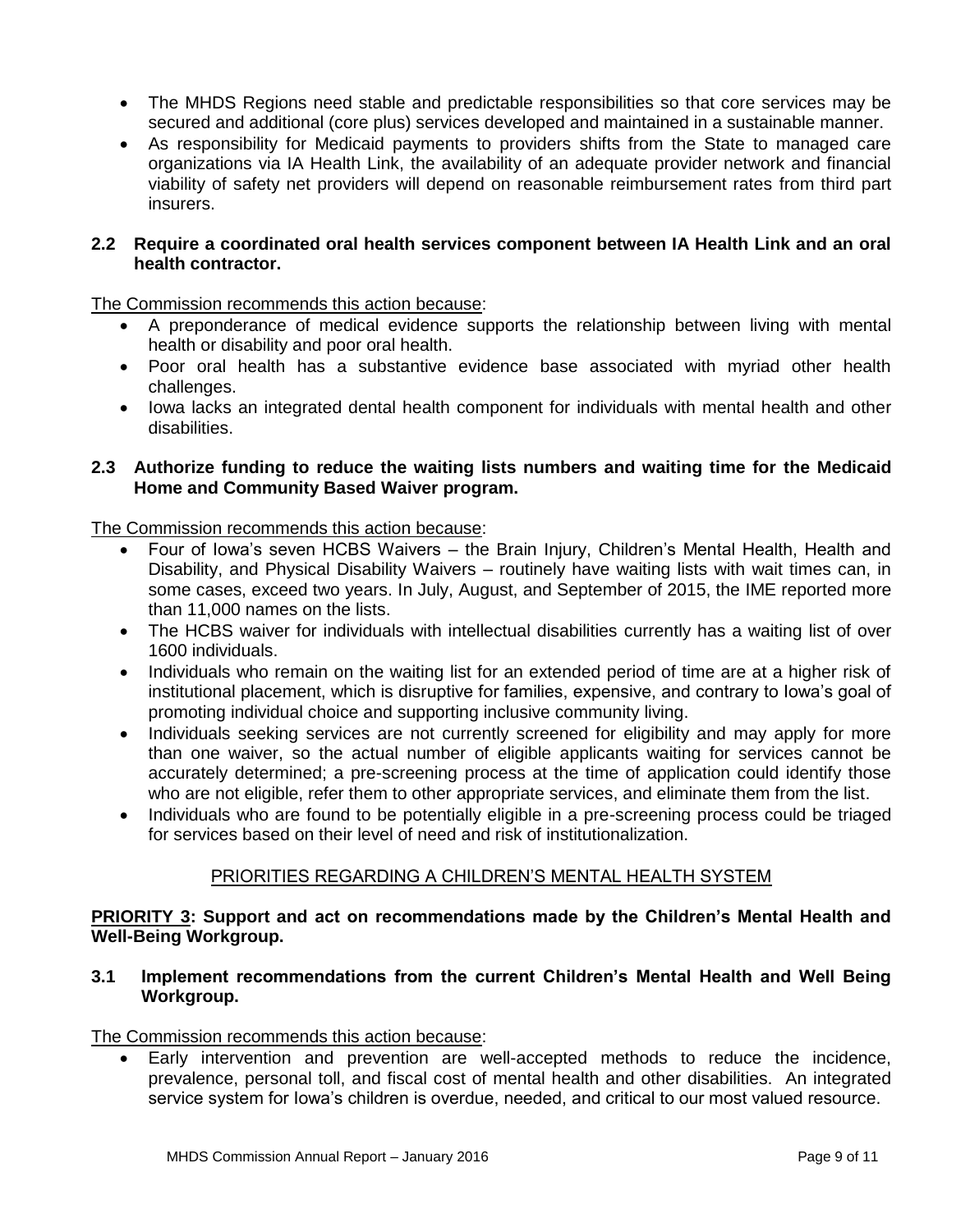- Encourage the inclusion of screenings to identify adverse childhood experiences (ACEs) during regular wellness visits with primary care physicians.
- In 2013, the final report from the Children's Disability Services workgroup with five clear and well considered recommendations that were never adopted or deployed.
- In 2015 SF 505 established yet another children's workgroup building on the efforts that have come before with a report and recommendations anticipated on December 15, 2015

# PRIORITIES REGARDING WORKFORCE CAPACITY

**PRIORITY 4: Expand the availability, knowledge, skills, and compensation of professionals, paraprofessionals, and direct support workers as an essential element in building community capacity and enhancing statewide access to a comprehensive system of quality mental health and disability services.**

**4.1 Implement incentive programs to train, recruit, and retain professionals and paraprofessionals qualified to deliver high quality mental health, substance abuse, and disability services.** 

The Commission recommends this action because:

- The shortage of psychiatrists and the barriers to accessing acute psychiatric care in our state are still readily apparent.
- Adequate funding and resource allocation is needed to ensure access to appropriate care throughout the state.
- Special incentives are needed to encourage and support Psychiatrists, Psychiatric Physician Assistants, Advanced Registered Nurse Practitioners, and other mental health and substance abuse treatment professionals who are trained in Iowa to stay and practice here.
- Special incentives could attract professionals trained elsewhere to practice in Iowa and encourage their retention.
- Professionals indicate that effective incentives include loan forgiveness programs and opportunities for fellowships; programs could be targeted to specific professionals and specialties that are most needed.
- Current loan forgiveness programs are restricted to areas that are designated as "Health Professional Shortage Areas", and all of Iowa is in need of additional mental health workforce at all levels.

# SUMMARY

There continue to be developments in Iowa's mental health and disability service system, and the Commission would like to acknowledge everything that has been accomplished while recognizing that all stakeholders must continue to work together to ensure that the delivery system has adequate resources to sustain statewide network of person-centered services that support Iowans with mental health and disability-related needs in being healthier, more productive, and fully integrated citizens.

This report is respectfully submitted on behalf of the members of the Mental Health and Disability Services Commission.

6 May 200

*Patrick J Schmitz* Chair, MHDS Commission